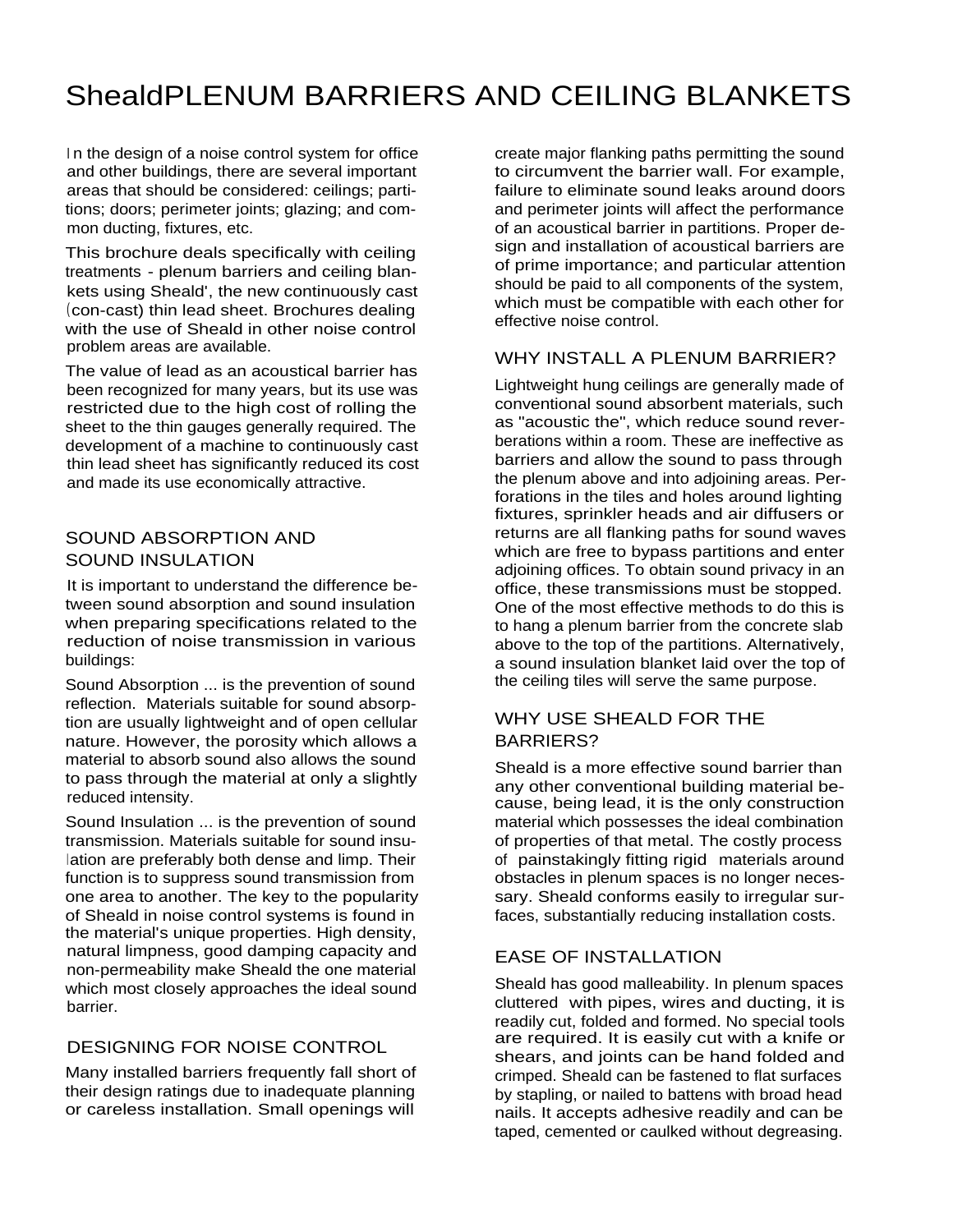### **INSTALLATION** PROCEDURES

#### The Basic Joints

The basic joints between adjacent sheets of Sheald are simple to make by hand and apply to most jointing situations. A standing seam (single fold), Fig. 1, is probably the easiest to form between two hanging sheets of one-pound lead. It is not important that the seam be straight, so long as it is crimped tight. The lock seam, Fig. 2, is preferred for two-pound and heavier lead sheet.

Attachment to Floor Slab Straight uninterrupted runs are made by using nailing strips to hang Sheald from the slab. Caulking between nailing strips and slab may be necessary if slab is uneven. Cut Sheald sufficient-<br>ly longer than the plenum height so as to be able to turn it 1  $\nu$ <sub>2</sub> times over a wood or metal batten as shown in Fig. 3, and to provide for bottom drape. In addition, cut a notch 1  $_{1/\mathit{2}^\mathit{+}}$ deep for joining sheets. Drape the bottom edge of the Sheald 2-3 inches over





Fig. 4 - Attachment to Under-pan Type Floor Slab

the ceiling surface. Use concrete fasteners at 8" to 12" centres to fasten assembly to underside of slab.

Where the plenum barrier <sup>j</sup> oins a masonry wall, it should be fastened with clips or a batten strip and sealed with caulking.

#### Under-pan Type Slabs

Under-pan or "waffle" type slabs, fasten battens with folded over sheet in the normal way. Then cut flaps of one-pound Sheald, folded double; dress to fit the dimensions of the floor cavities. Staple flaps to previously fastened batten at the bottom and mold upstanding flap snugly into cavity, Fig. 4.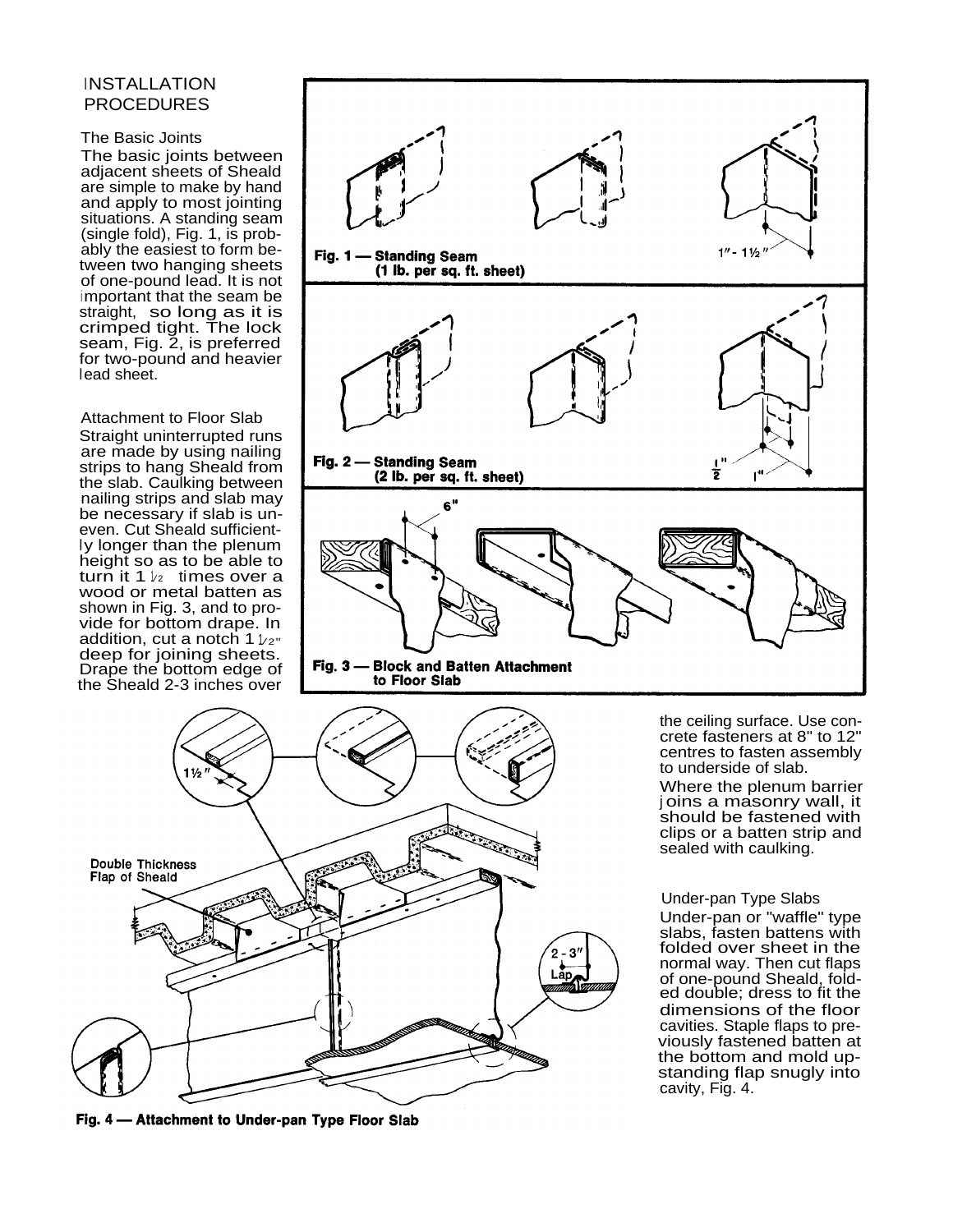#### **INSTALLATION PROCEDURES**



Fig. 5 - Large Rectangular Ducts

#### Small Rectangular Ducts

For small rectangular ducts, make standing seams in the centre of adjoining sheets as in Fig. 6. Slit barrier sheets diagonally as shown; turn out flaps to accommodate duct and wire tie in place. Fold and crimp the vertical joint above and below the duct. Lay a few feet of Sheald on top of the duct in both directions to reduce drumming noise.



Fig. 6 - Small Rectangular Ducts

#### Large Rectangular Ducts

For large rectangular ducts, form standing seams at the vertical sides of the duct, Fig. 5, and drape a barrier sheet from the slab above onto the top of the duct. Fold the top edge of another sheet over a batten strip and fasten to the bottom of the duct with sheet metal screws and washers. Make the usual standing seam joints at the vertical sides of the duct and <sup>l</sup> ay a few feet of Sheald on top of the duct in each direction to reduce drumming noise. Use tie wires to attach all Sheald flaps firmly to the duct.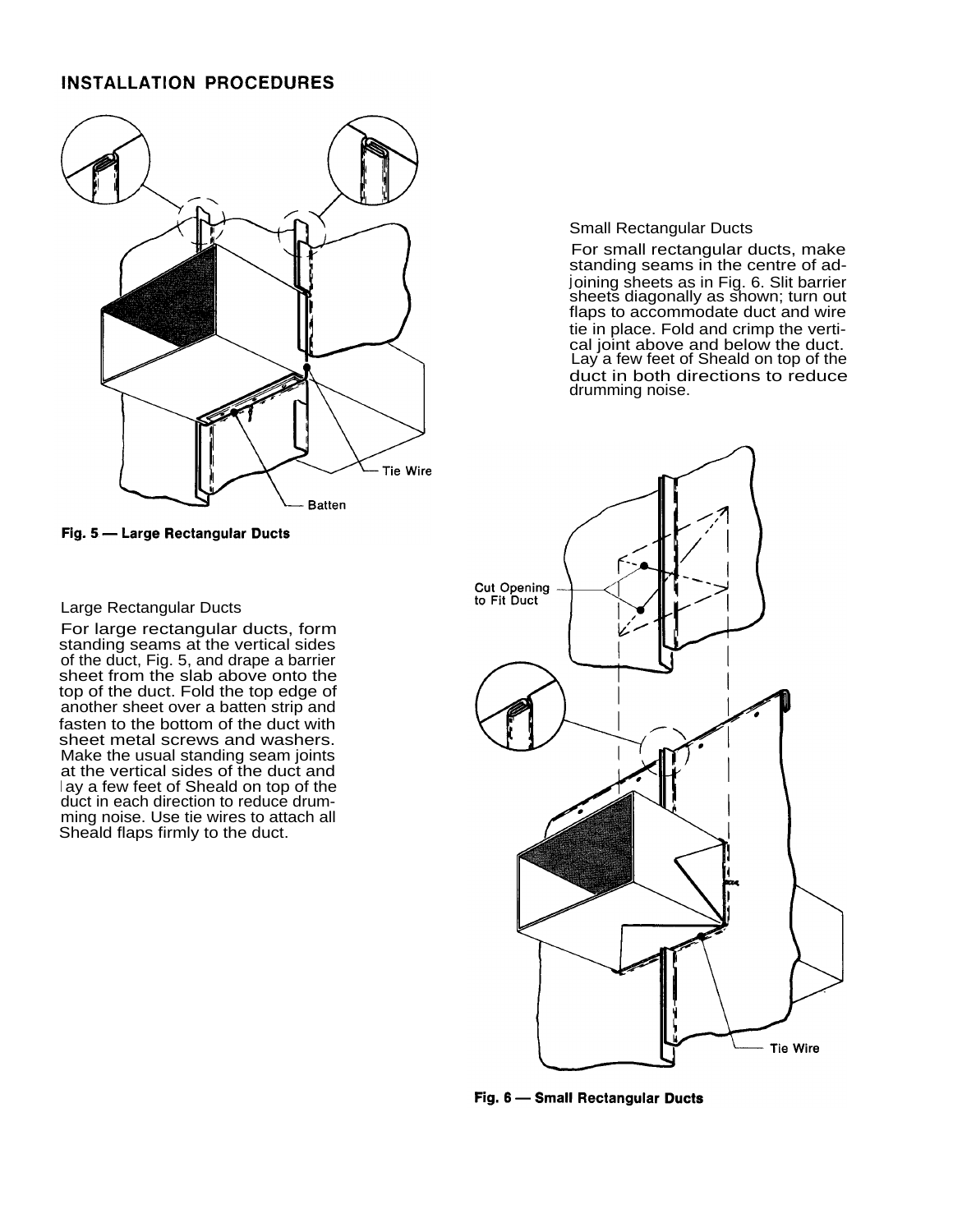### <sup>I</sup> NSTALLATION PROCEDURES

Large Circular Pipes and Ducts

For large circular pipes and ducts, use the same procedure as for smaller rectangular ducts, but cut more slits to obtain an orange peel effect, Fig. 7. Fold out flaps to accommodate the pipe and wire tie in place. Fold and crimp vertical joints above and below the pipe in the usual manner.



Fig. 7 - Large Circular Pipes and Ducts



Fig. 9 - Plenum Sound Trap in Open Air Return System

![](_page_3_Figure_7.jpeg)

Fig. 8 - Small Pipes, Wires and Mechanical Equipment

Fitting Around Mechanical Equipment, Raceways or Wires

To fit around pipes of less than 2" diam., fold a 1" vertical tuck and slit from the bottom up to the point of penetration as shown in Fig. 8. Make slits large enough to accommodate the pipe and mold the Sheald snugly against it. Wire tie in place, then fold and crimp the vertical joint below.

#### Open Plenum Air Returns

When the return air from a soundproofed office is not ducted, a simple and effective sound trap, Fig. 9, can be made in the plenum barrier. Leave a gap, with an area at least twice as large as the total area of the return air grilles, between two adjoining sheets of Sheald plenum barrier. Cut two more sheets of Sheald each wide enough to extend 18"-24" on each side of gap and attach low density fiberglass batts, cut to size, to one side of each. Hang these flanking curtains about six inches from the gap on either side of the plenum barrier with fiberglass facing the gap. Drape the bottom of the flanking curtains along the top of the ceiling so as to touch the bottom of the plenum barrier. The baffle will allow free circulation of air while absorbing sound emanating from the room. As an alternate to this assembly, acoustical stub ducts may be used.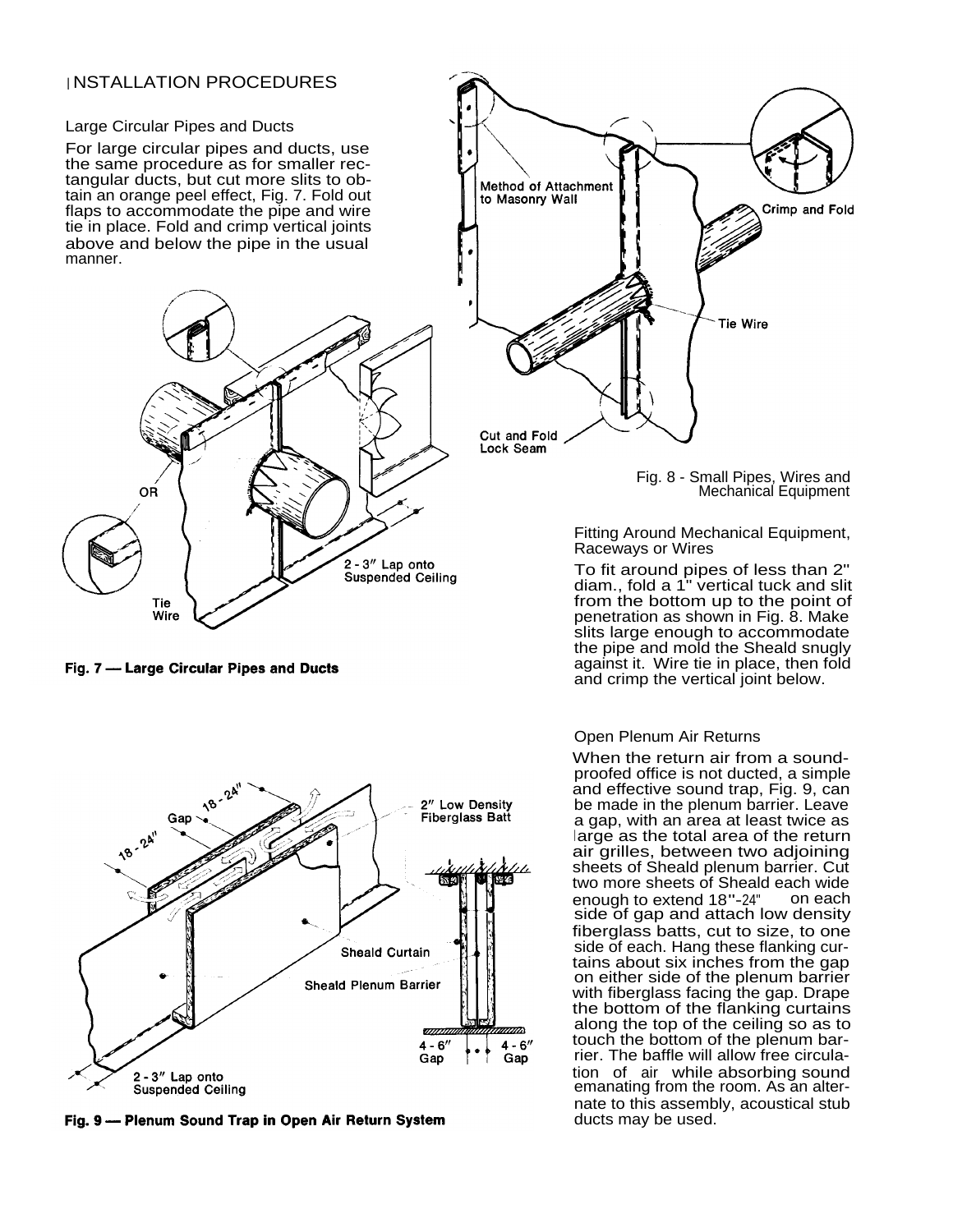# WHERE AND HOW TO USE CEILING BLANKETS

In cases where plenum spaces are shallow or congested, it is sometimes more convenient and more economical to lay a blanket of Sheald over the entire ceiling, including light fixtures. The blanket should extend from four to six feet beyond the perimeter of the room for maximum privacy, Fig. 10.

Sheald ceiling blankets can be installed over all forms of suspended ceiling systems, and are most easily handled by laying a barrier sheet following the placement of one or two rows of tiles. The work can be handled by one man working below the ceiling. Sheald, 3 feet wide by 7 - 9 feet long, affords a convenient working weight. All joints should be lapped by extending the sheet being laid about 2 inches over the edge of the adjoining sheet and "dressing" the joint by hand. Holes for suspension wires can be cut with a knife and Sheald is easily formed over lighting fixtures, Fig. 11. Close contact between the fixtures and the Sheald improves heat radiation and helps cool the fixtures. At a ceiling/wall juncture, the lead blanket should be carried up or down the wall, as convenient, for four to six inches and caulked to masonry, Fig. 11.

For high security areas, Sheald weighing 2 or 3  $\frac{1}{5}$  bs. per [sq. ft. i](http://sq.ft.is)[s](http://sq.ft.is) available, but a detailed investigation of conditions should be made for these special cases. For example, if the return air is not ducted, silencing hoods may be necessary.

![](_page_4_Figure_4.jpeg)

Fig. 10 - Ceiling Blanket Installations (tinted areas)

![](_page_4_Figure_6.jpeg)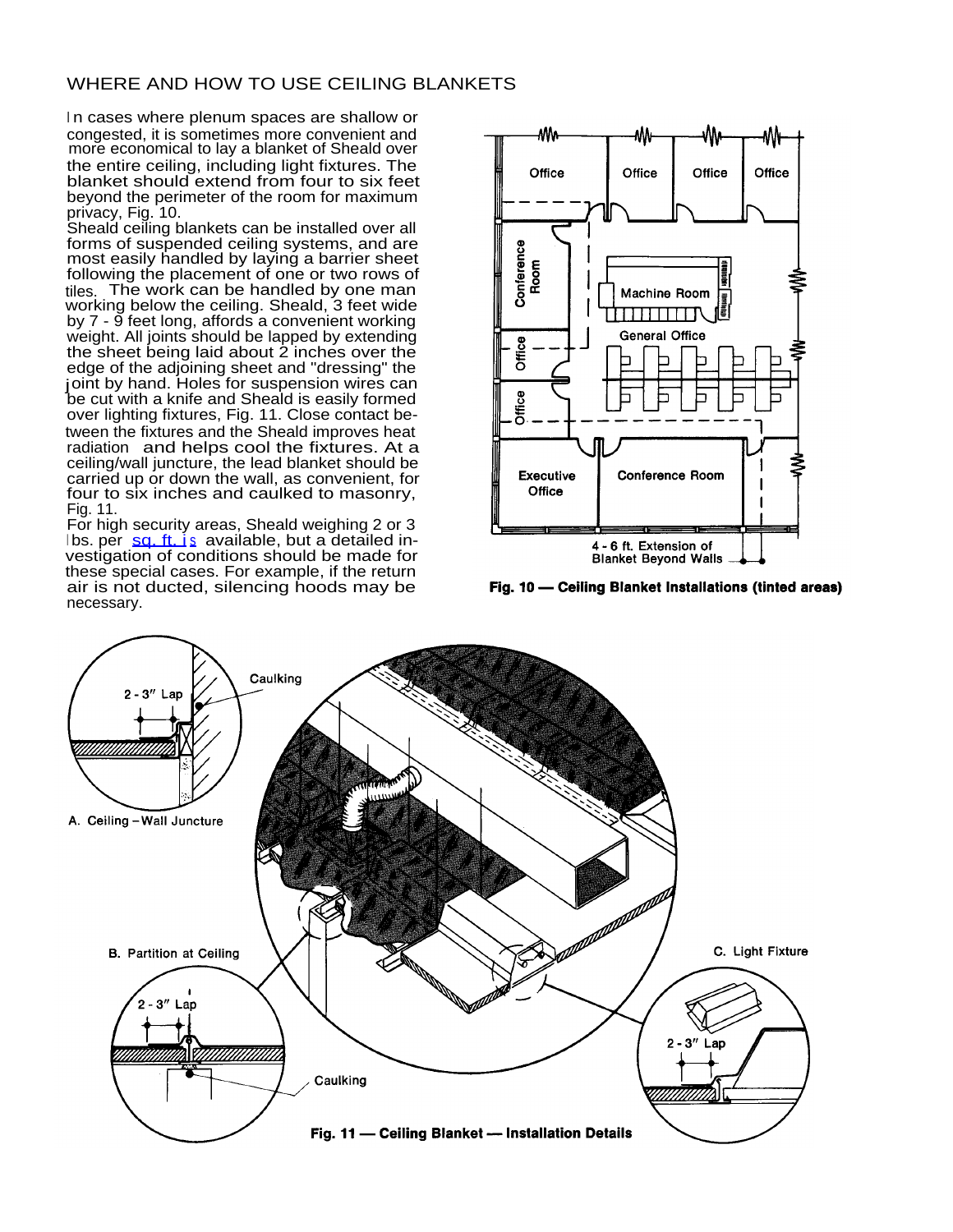### WHAT THE TESTS SHOW

Plenum barriers and ceiling blankets as described in this bulletin have been tested under laboratory conditions, Fig. 12". The tests were made with a 30-inch deep plenum between two 10 x 14 foot rooms. Hung ceilings on either side were texture finished glass fiber board weighing 0.59 lbs. per sq. ft. As shown in the plotted results, the normalized attenuation between rooms was improved from 19 dB (as an eleven frequency average) to 45 dB. Reported as STC, the improvement was from 18 to 46.

Ceiling blanket overlays effect similar improvements.

Since there are many different weights of ceiling tile systems on the market, a wide variety of STC ratings can be obtained with the use of Sheald <sup>l</sup> ead sheet.

![](_page_5_Figure_4.jpeg)

![](_page_5_Figure_5.jpeg)

# **Sheald DIMENSIONS AND WEIGHTS**

Sheald for plenum barriers and sound insulation blankets weighs 1 lb. per sq. ft. and is %" thick.  $\mathsf I$ t is normally supplied in 3 ft. wide rolls, 36 feet <sup>l</sup> ong. Sheald in weights of 2 lbs. and 3 lbs. per sq. It is available in rolls measuring 3 [ft.](http://ft.by) [by](http://ft.by) 18 [ft.](http://ft.by) and  $3 \text{ ft.}$  [by](http://ft.by) 12 ft. respectively.

# SHEALD IS EASY TO INSTALL

![](_page_5_Picture_9.jpeg)

Extremely easy to work and install, Sheald can be cut to shape with scissors or knife.

![](_page_5_Picture_11.jpeg)

Sheald can be molded, folded, creased or crimped to provide a sound-tight seal around any shape, or to fit any enclosure system.